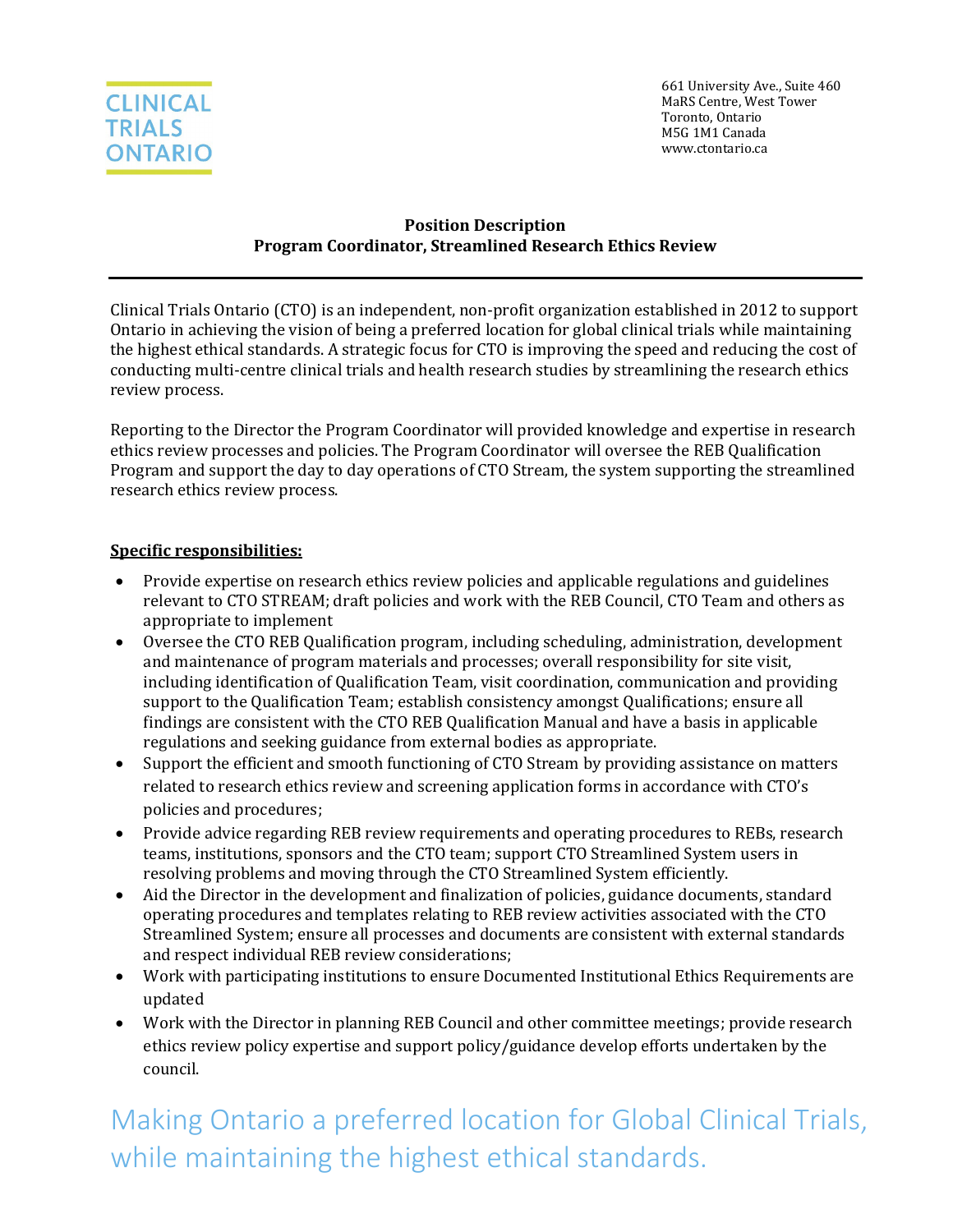# **CLINICAL TRIALS ONTARIO**

661 University Ave., Suite 460 MaRS Centre, West Tower Toronto, Ontario M5G 1M1 Canada www.ctontario.ca

- Assist with CTO Stream support calls, requests and general inquiries when coverage is required.
- Provide operational and administrative support for program-related activities, including organizing events, scheduling meetings, drafting agendas, and maintaining accurate and wellorganized records.
- Maintain database and provide updates on the status of the various public healthcare and academic institutions participating in the CTO Streamlined System.
- Assist with the preparation of education and training materials, and other materials supporting program initiatives.
- Additional duties may be assigned.

### **Essential Background and Skills:**

- Undergraduate/Graduate degree in a health-related or ethics field or equivalent combination of education/experience related to clinical trials and research ethics.
- Minimum of 5 years experience in coordinating/managing research ethics review processes, and developing policies and procedures to support quality and compliance.
- Expert understanding regarding research ethics review processes and policies, including regulations and guidelines governing clinical research and research ethics.
- Experience with the administration and conduct of clinical trials in the academic/hospital environment is an asset.
- Familiarity with public healthcare and academic institutions .
- Experience in conducting training/educational sessions.
- Excellent organizational skills with the ability to handle competing priorities in high stress situations and under tight deadlines.
- Strong communications skills, employing high quality standards for drafting, editing and proofreading documents; ability to present complex topics in a concise and accurate manner.
- Expert MS Office proficiency (Word, Excel, and PowerPoint) required.
- Strong commitment to achieving high quality results.
- Experience managing and coaching staff an asset.
- Tactful, professional, courteous and customer service oriented.
- Excellent judgment, interpersonal skills and problem-solving skills.<br>• Ability to work independently but contribute effectively and positive
- Ability to work independently but contribute effectively and positively in a team environment.

Please submit applications with cover letter and salary expectations *by Tuesday June 28th, 2022 at 12:00 noon* in confidence **by email** to: [hr@ctontario.ca](mailto:hr@ctontario.ca)

### *For further information please contact:*

Making Ontario a preferred location for Global Clinical Trials, while maintaining the highest ethical standards.